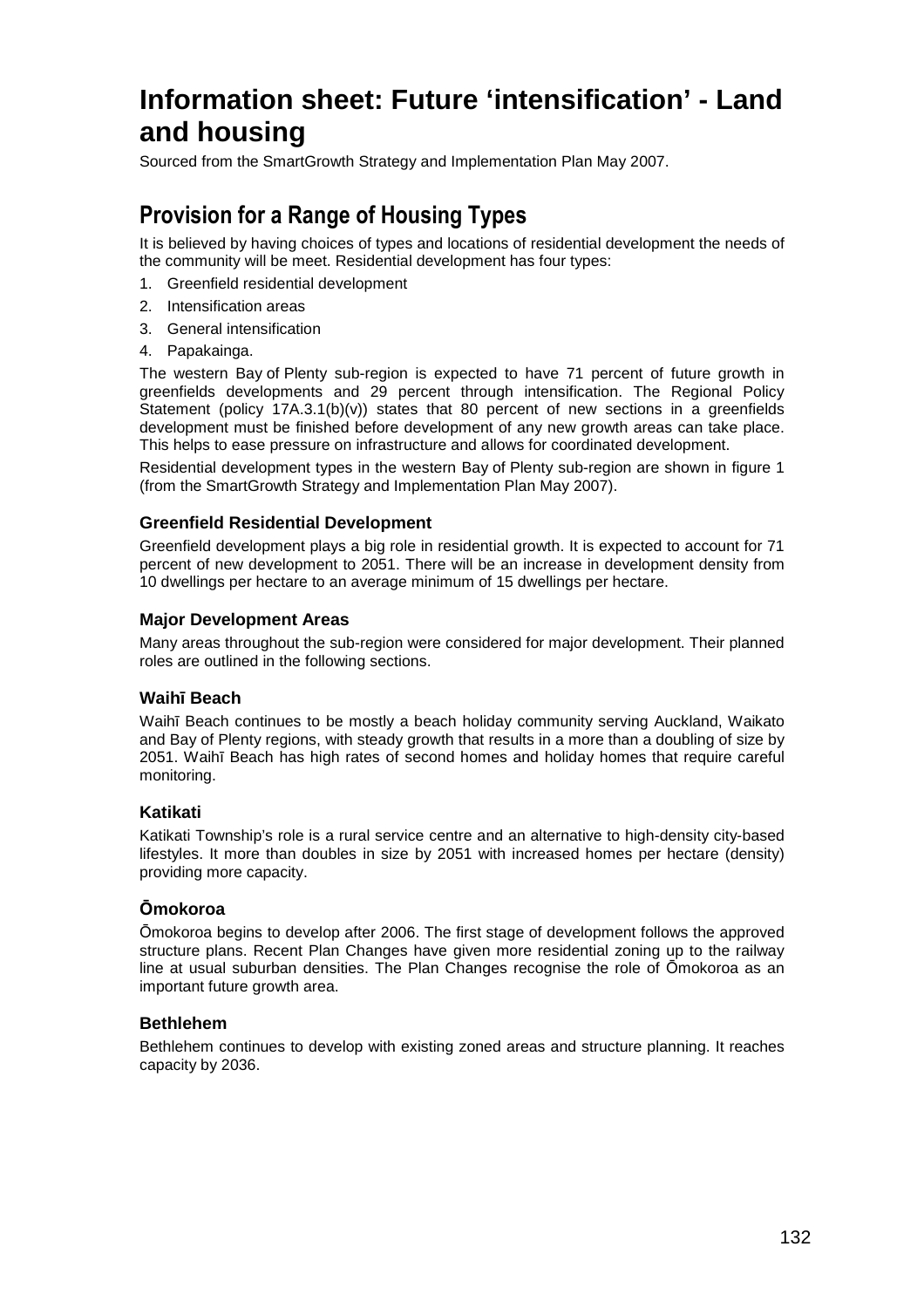**Figure 1: Residential development types in the western Bay of Plenty sub-region** 

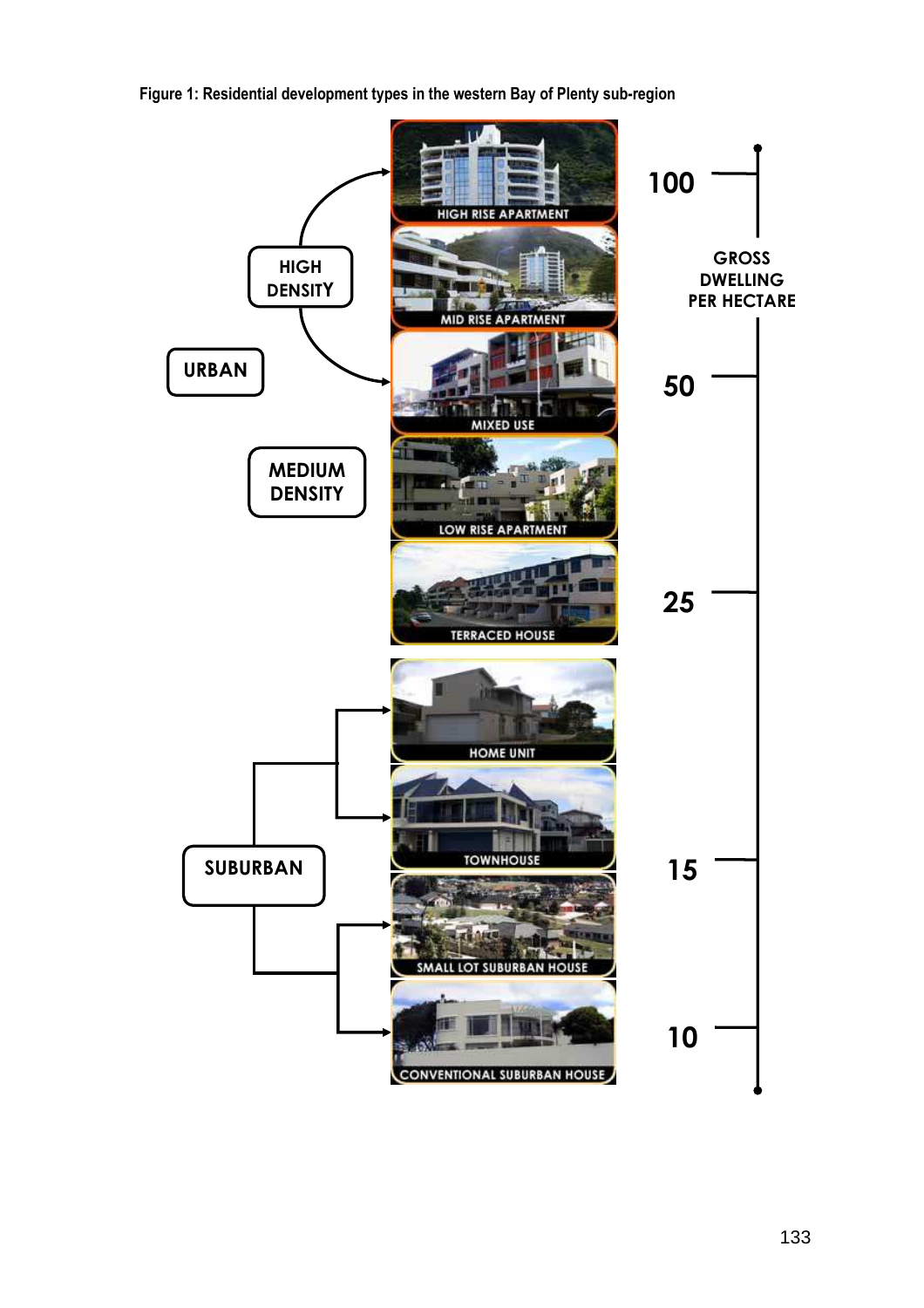#### **Pyes Pā**

Additional land is developed at Pyes Pā after 2006. The new area adds space for 3,039 households (6,820 people). This is expected to be filled by 2026. More land is available in Pyes Pā south from 2021, providing space for 1,280 households (2,778 people). It is expected that this area will reach capacity by 2046. No further extensions within the planning period are planned.

#### **Welcome Bay and Ohauiti**

More land is available for residential development at Welcome Bay from 2016 and Ohauiti after 2031. Transport issues at Welcome Bay are fixed before more development.

#### **Pāpāmoa**

The current Pāpāmoa Urban Growth Area is full by 2021. There is on-going redevelopment at higher densities of beachfront properties.

The first part of Pāpāmoa East (Wairakei) begins development from 2007 and the second part (Te Tumu) after 2021. Prior to the development of Te Tumu, outstanding issues of land ownership, heritage and ecological values need to be fixed. Te Tumu will not start before 2021; an area of multiple-owned Māori land is located at the entrance. There needs to be a good outcomes for the owners before starting the development.

#### **Te Puke**

Te Puke continues to grow steadily, but is limited to protect horticultural land. Population increases in size by 60 percent by 2051.

#### **Intensification Areas**

Intensification areas (sometimes called "Urban Villages") are selected centres where intensive housing is developed within a smaller area (node, ).Some of these areas are developed close to public transport, shops and open spaces. This form of development is expected to look after 21 percent of new development to 2051.

A node-based approach is the most sustainable long-term option, compared to the alternatives of 1.Continuing as at present, or 2.Letting the market do as it wishes.

The density of node-based is at least one unit per 325m2, but normally around one unit per 100-250 m2. Examples are terrace or row housing or low-rise apartments.

Development tends to be grouped within a 10 minute walk (up to 800m) from a centre. The centre is usually based on commercial and community activities.

Development of nodes must be well planned through urban design, design guidelines will be given, and monitoring and control will help local amenities be protected.

**Intensification areas** are identified for the development of these nodes. These management areas and the nodes within them are:

- Tauranga Central Isthmus: Tauranga Central area, 11th Avenue, Gate Pā, Greerton, and Pyes Pā (5,960 households).
- Mount Maunganui: The existing residential area from the Residential H (higher density zone) eastwards to Bayfair including higher density nodes around Central Parade, Downtown Mount and Bayfair Shopping Centre (4,700 households).

Other sites offering smaller scale potential over the long term are:

• Matua, Cherrywood, Bureta, Brookfield, Ōmokoroa (Stage 2), Domain Road and Parton Road (Pāpāmoa) and Waihī Beach.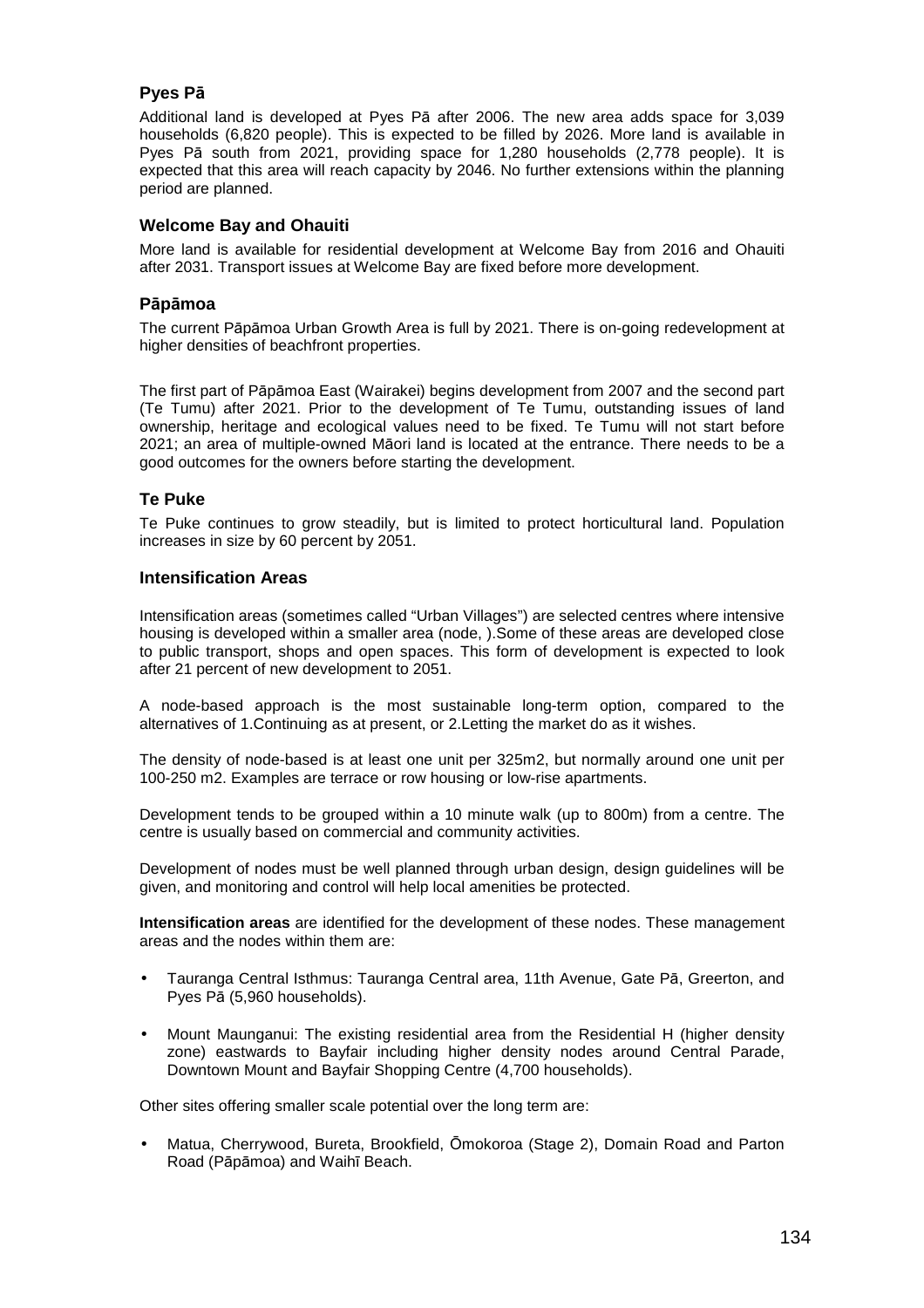Intensification areas are broad, recognising that nodes cannot be treated in separately from the wider area. There will be growing effects on transport, wastewater systems and other supporting infrastructure. Open space and recreation facilities need to be considered outside a node area, as many people may need to travel outside anode for these.

#### **General intensification**

This form of development is minor at 8 percent of new development to 2051. Additional households general intensification to 2051 are:

- Tauranga South: 980.
- Tauranga West: 1000.
- Tauranga Central: 550.
- Mount Maunganui: 1150.

This is part of a move away from current infill housing, toward intensification at specific nodes.

Policy changes to look after general intensification in existing areas is the third project in the overall intensification planning work. This will look at new design controls for a. medium density development

b. environmental quality and c. for the catering of population pressure.

#### **Papakainga**

Tangata whenua has identified 12 areas for papakainga. The areas represent the general location of multiple-owned Māori land in the sub-region and the future potential of tangata whenua to meet their own housing needs. (Workshops during the SmartGrowth project highlighted the difficulties people had experienced in using Māori land for housing.)

#### **Areas not designated for residential development:**

Several areas were considered for future urban residential development but have not been included for the reasons given. These are:

- Matapihi: Outside current settlement pattern, culturally significant area, potential harbour impact issues, not favoured in consultation with Tangata Whenua.It should be noted that Māori land in Matapihi may be developed for the use by its owners (refer Tangata Whenua section). However no urban residential development is provided for.
- Maketū: Physical limitations to development, sensitive environment and cultural significance. Redevelopment expected within current footprint.
- Pukehina: Physical limitations and sensitive coastal environment. Redevelopment expected within current footprint.
- Matakana Island: culturally significant area, harbour impact issues, outside current settlement pattern, and uncertainties regarding access and servicing. Small-scale development takes place relating to Marae, or possibly small-scale resort-type development.
- Tanners Point, Ongere Point and Kauri Point: Development only provided for within current footprint.
- Rangataua Bay: Culturally significant area, potential harbour impact issues, not favoured in consultation with Tangata Whenua.
- Te Puna: Highly adaptable land in productive use. Cultural significance in areas alongside the harbour. Largely rural, with some limited intensification within the footprint of existing small settlements, particularly in preferred coastal locations.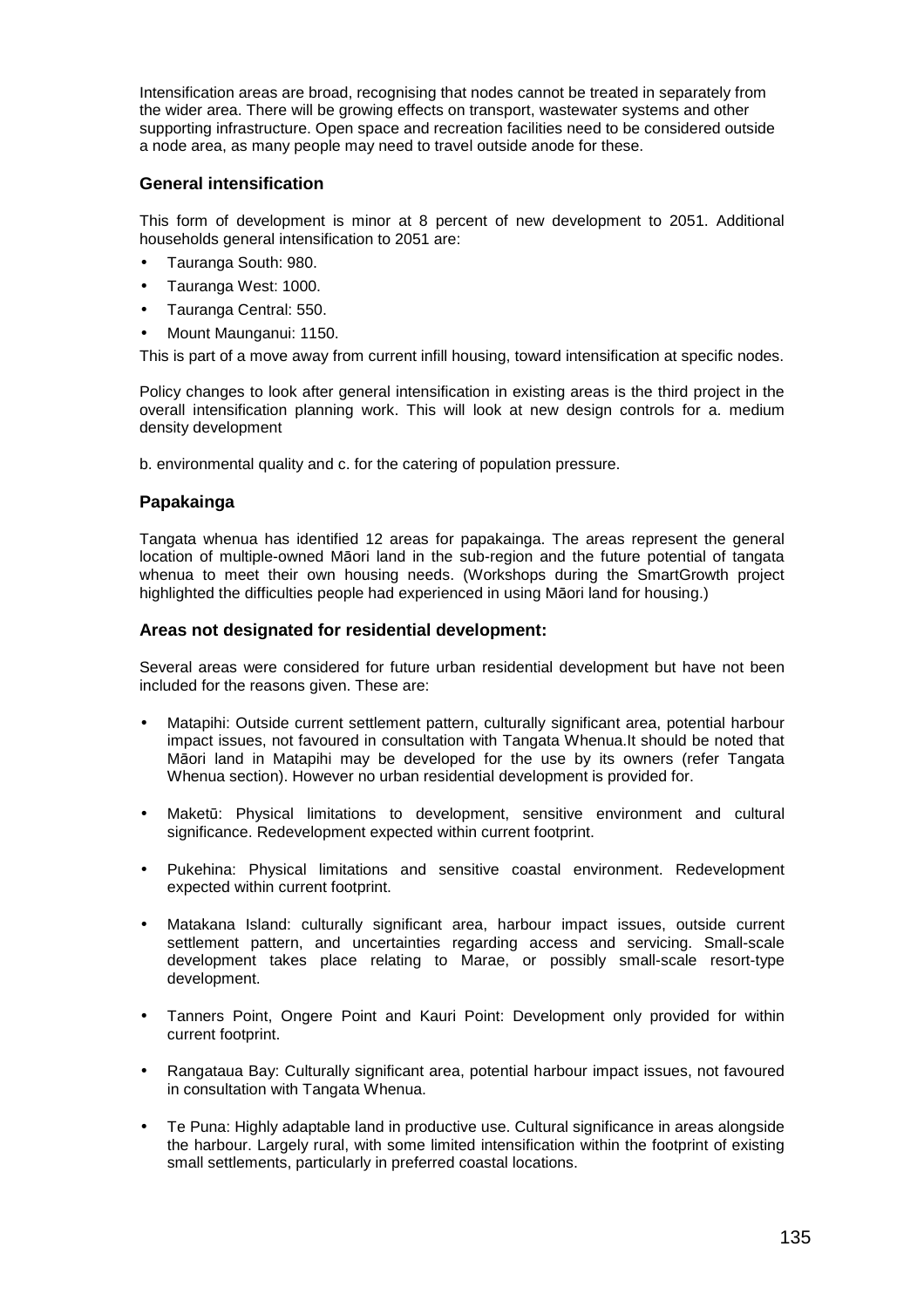• Paengaroa: High productive value for horticulture. Too remote from services and not likely to have the critical size required to support good services for many years.

## **Rural**

Rural areas provide for continuing rural production, resulting in a slow reduction in the supply of new sites for rural living. Around 3 percent of new residential development is expected to be in rural areas to 2051.

## **Highly Versatile Land**

Land which has been identified as highly versatile for food and fibre production has been avoided due to the community value of protecting it. The policy of building on existing settlements means that some loss of land of this type will occur.

## **Land for business and employment**

This land has been calculated bu looking at land zoned for business compared to populationsize over a period of time. The calculation does not include land zoned for port purposes. This gives an additional land requirement to 2051 of 1000ha.

The weaknesses are:

- Has not considered changes in land requirements for business (additional land needed to create a business park environment or changes in business type). On this basis it may be an under estimate.
- Has not considered trends for business to be carried out in residential and rural zones. On this basis it may overestimate.

More research could give a better picture of the estimated land area needed to meet actual demand. Important issues are planning locations for their suitability, housing placement and major access routes. Business land locations should be reasonably close to major transport routes and residential areas. Larger areas for employment are provided in the east of the subregion due to the greater availability of suitable flat land and improved access provided by the Eastern Link.

## **New business land**

New business land is developed gradually at each of the identified growth areas to provide local support services and opportunities for employment to promote the "live, work, play" outcome.

Sub-regional employment centres primarily for non-retail uses are developed at:

- Katikati from 2006.
- Ōmokoroa from 2008.
- Tauriko from 2006.
- Pyes Pā from 2006.
- Pāpāmoa East (Wairakei) from 2007.
- Pāpāmoa East (Te Tumu) from 2021.
- Te Puke from 2006.
- Rangiuru from 2006.